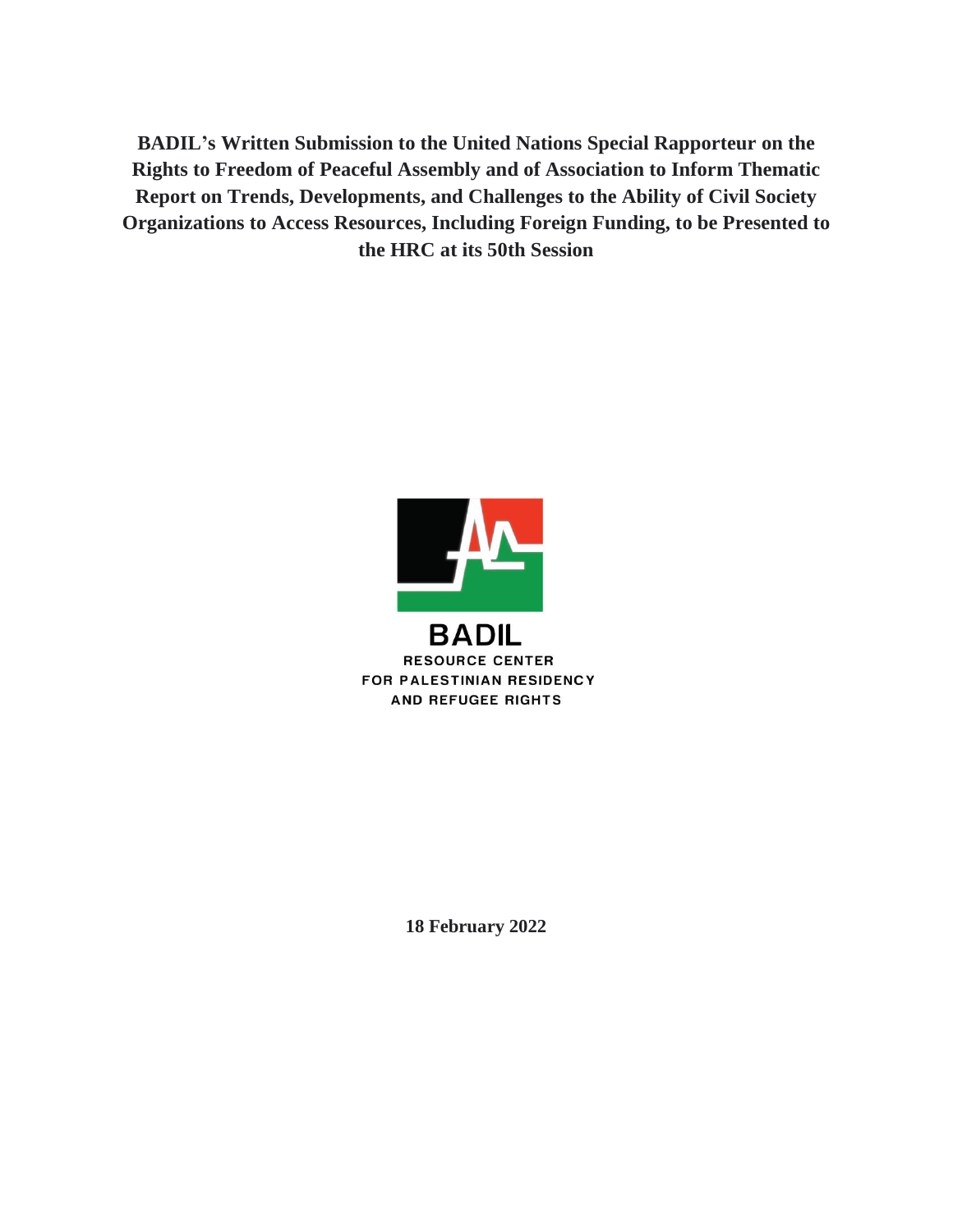# **To the attention of Mr. Clément Nyaletsossi Voule, Special Rapporteur on freedom of peaceful assembly and of association,**

Shrinking spaces for Palestinian Civil Society Organizations (CSOs), particularly Human Rights Organizations (HROs), has a dual approach in that it is being directly implemented by Israel and discursively imposed by the international donor community by means of political conditional funding. It is unquestionable that the latter is a direct consequence of the Israeli-Zionist strategy to suppress, silence and destroy Palestinian civil society, functioning as one of the many strategies that Israel executes in order to delegitimize Palestinian resistance and undermine the Palestinian people's inalienable rights, including the right to self-determination. This is evident when considering that the targets of such campaigns are Palestinian HROs that promote a rights-based approach for Palestinian liberation, which presents a threat to the Israeli-Zionist colonial-apartheid ideological regime. As for the international donor community, its imposition of inadmissible funding conditions on Palestinian civil society that criminalize Palestinian resistance validates the Israeli-Zionist false allegations regarding Palestinian CSOs. In fact, Israeli allegations have resulted in a range of conditions that have implicitly imposed by most donors on Palestinian civil society.

The imposition of political conditional funding by the international donor community contributes to the creation of an already Israeli-induced coercive and shrinking environment for Palestinian civil society, whose scope of action is gradually restricted, to the point of not being able to freely and adequately pursue their activities. Importantly, this shrinking space is not only characterized by politically-oriented restrictions on funding, but also the gradual corrosion of democratic processes, the repression of Palestinian human rights defenders, and aggravating Israeli human rights violations and crimes.

### **Context of Attacks on Palestinian Civil Society**

The defamation, smear, and delegitimization campaigns that Palestinian and international CSOs/HROs advocating for Palestinian rights are facing stem from Israeli Government-Organized NGOs (GONGOs)<sup>1</sup> that aim to discredit, silence and defund organizations that criticize Israeli colonial policies and practices. These Zionist GONGOs function under the auspices of the former Israeli Strategic Affairs Ministry. The Ministry of Strategic Affairs holds the responsibility to guide, coordinate and integrate the activities of all the ministers and the government and of civil entities in Israel and abroad on the subject of the "struggle against attempts to delegitimize Israel and the boycott movement."<sup>2</sup>

These actors additionally lobby governments to pass laws and develop policies to suppress domestic and international organizations,<sup>3</sup> including refusal and withdrawal of use of public and/or private facilities for

 <sup>1</sup> These include organizations such as NGO Monitor, Im Tirzu, Kela Shlomo, Ad Kan, Shurat Hadin.

<sup>2</sup> Aeron Davis; Natalie Fenton; Des Freedman; Gholam Khiabany, *Media, Democracy and Social Change: Reimagining Political Communications*, SAGE Publications Ltd, 2020.

<sup>&</sup>lt;sup>3</sup> The Danish Foreign Ministry announced a review of Denmark's aid to Palestinian human rights organizations. Although this internal review did not find any contract breaches, the then Danish Foreign Minister, Samuelsen, decided to tighten funding conditions and to reduce the number of Palestinian recipients. The Israeli government and zionist pro-occupation GONGOs took credit over such decision.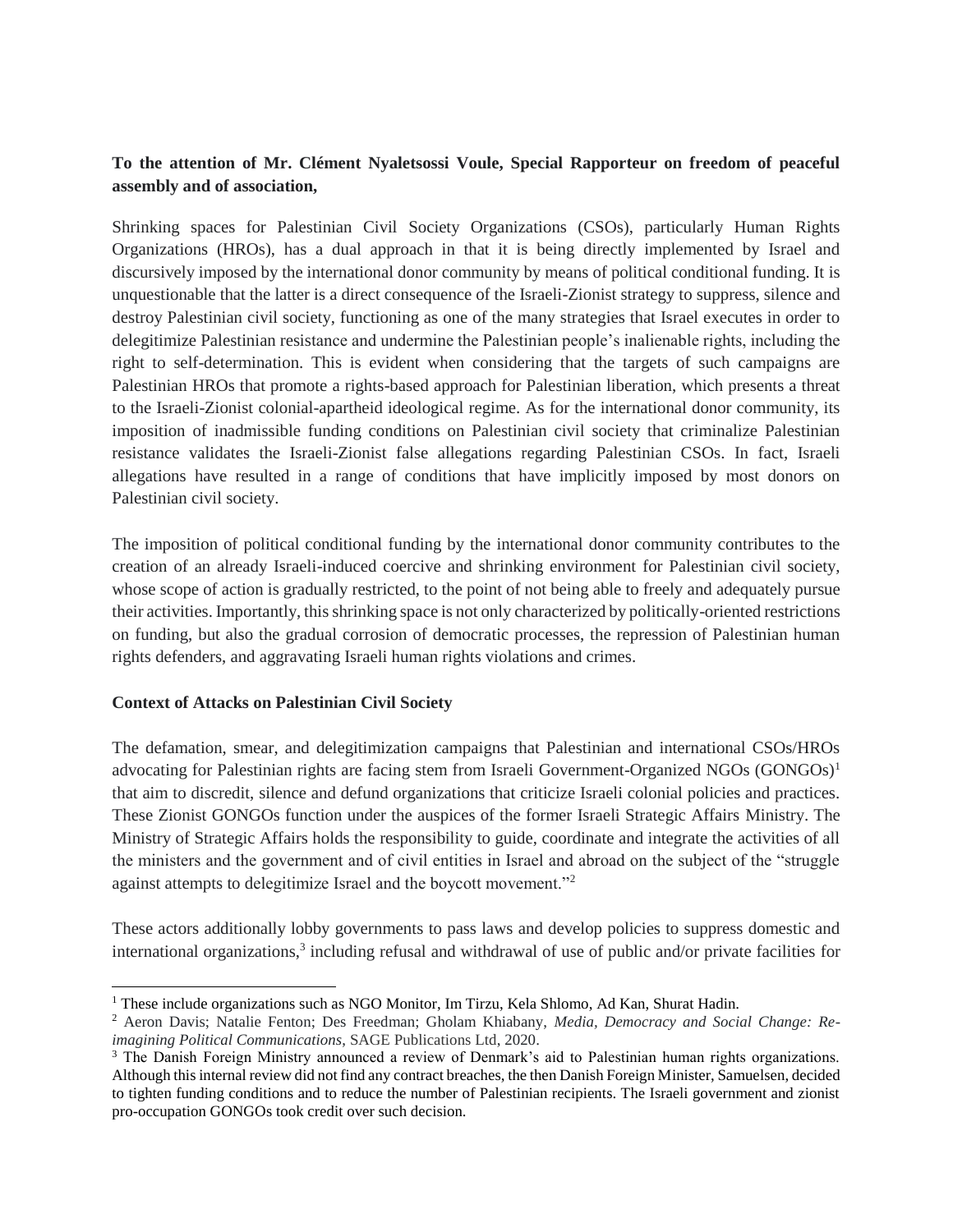a Palestine related activity or event, closure of bank accounts or obstruction of access to fundraising and/or money transfer tools, and cutting off funding from public or private donors.

Specific examples of these lobbying attempts to the European Union (EU) are revealed in the Terrorists in Suits<sup>4</sup> and the Money Trail<sup>5</sup> reports, in which Israel and its proxy organizations attempted to associate several Palestinian CSOs and activists with Palestinian political parties that are designated by the EU and US as terrorist groups. Such reports also falsely alleged that millions of Euros went to CSOs with "ties to terrorists" and supporters of the Boycott, Divestment, Sanctions (BDS) movement. While supporting BDS, a non-violent movement aiming to bring an end to Israeli impunity through economic and social pressure, is not a crime in and of itself, these reports described BDS as a banned organization and promoted this accusation as a fact in an attempt to undermine the reputation and credibility of organizations advocating for Palestinian rights and subsequently condemn the financial support provided by the EU to such organizations.

The implicit acquiescence of the EU specifically, and the international donor community generally, whenever these allegations are brought forth, as manifested in the inclusion of the anti-terrorism clauses and conditions in granting contracts, has buttressed this Israeli strategy to undermine Palestinian CSOs. In fact, the recent decision to arbitrarily declare six prominent Palestinian CSOs as "terrorist organizations," is a direct repercussion of the donor community's decision, mainly the EU and its Member States, to include terminology that designates Palestinian political parties as terrorist entities in granting contracts. This has paved the way to not only designate six Palestinian organizations as terrorist entities, but also every single Palestinian organization. The result and ultimate goal of which is the delegitimization and elimination of Palestinian civil society.

These EU policies are perilous because they impede Palestinian civil society's work, while also setting a dangerous precedent which validates the Israeli-Zionist false allegations of terrorism and anti-semitism. This is seen in how these policies have resulted in a range of conditions that have been implicitly imposed by many international donors on Palestinian civil society, including the weaponization of anti-semitism definitions.

In regards to the weaponization of anti-semitism definitions, Israel's Ministry of Strategic Affairs has turned the IHRA working definition into a campaign deployment, with the help of the Zionist GONGO, whereby it became absolutized, politicized and turned into a weapon under the guise of "fighting anti-Semitism." Israel's intensive focus on labeling critique of Israel as a marker of anti-semitism, thus equating criticism of the State of Israel with anti-semitism, constitutes a blatant attack on freedom of expression under international law and a tool to silence criticism regarding Israel's human rights record.

It is noteworthy that, since 2016, the EU and its Member States have begun to adopt the "non-binding" IHRA definition as their official definition of anti-semitism, regardless of the numerous calls criticizing the

<sup>4</sup> *Terrorists in Suits: The Ties Between NGOs Promoting BDS and Terrorist Organization*, prepared by the Israeli Ministry of Strategic Affairs and Public Diplomacy, 2019.

<sup>5</sup> *The Money Trail: The Millions Given by EU Institutions to NGOs with Ties to Terror and Boycotts against Israel,*  prepared by the Israeli Ministry of Strategic Affairs and Public Diplomacy, 2018.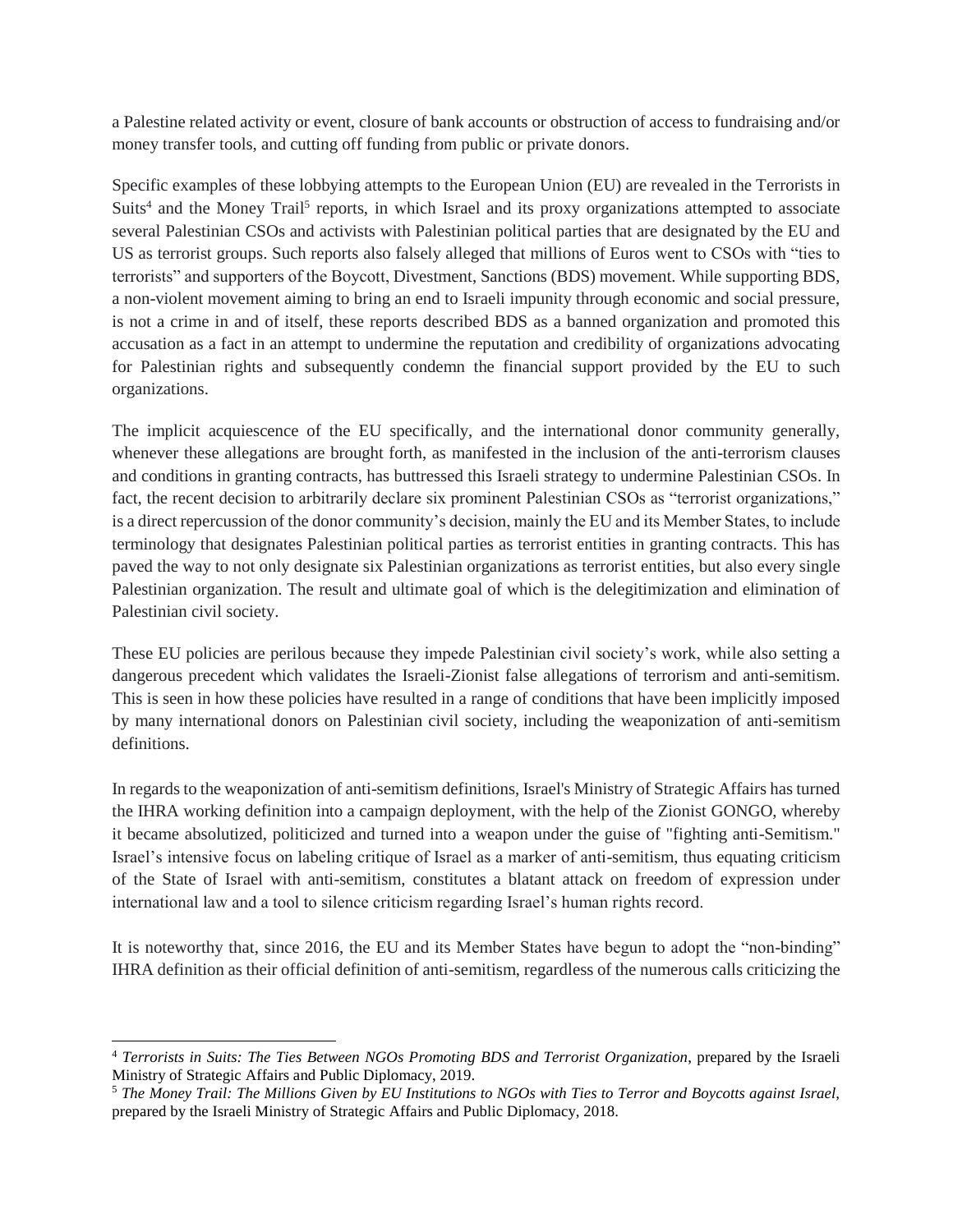highly problematic and controversial definition.<sup>6</sup> It should also be noted that the EU Commission has adopted the "EU Strategy on combating antisemitism and fostering Jewish life." This strategy has adopted the IHRA definition as the main standpoint in EU's internal and external policies, which will effectively hinder all advocacy work of organizations advocating for Palestinian rights, both in Palestine and Europe.

### **The Coercive Environment in which Palestinian Civil Society Operates**

The Israeli State's legislative initiatives to systematically shrink the space for CSOs and human rights defenders in Palestine are by no means new. Since its creation in 1948, Israel has continuously renewed its "state of emergency" to arbitrarily derogate from its obligations under international law in order to justify its silencing of Palestinian organizations and stifling of dissent. After occupying the West Bank in June 1967, the Israeli occupying army enforced a set of British Mandatory "emergency" regulations to declare any Palestinian CSO as an "unlawful association" provided that it opposes Israel's apartheid-colonial regime.<sup>7</sup> These regulations were also used to justify similar military orders that banned all forms of peaceful assembly and association with any organization declared as "unlawful."<sup>8</sup>

Israel continues to codify an increasing number of laws and legislative orders to suppress Palestinian civil society. The Nakba Law of 2011 grants the Minister of Finance the power to deny public funding to any institution for simply mentioning that the Nakba occurred in  $1948$ ,<sup>9</sup> thus targeting organizations that are almost exclusively Palestinian and pushing a false narrative to erase the Nakba from the collective memory. Similarly, the Boycott Law of 2011 prohibits the public promotion of the BDS movement.<sup>10</sup> The law thereby permits the finance minister to revoke tax exemptions and financial benefits from organizations that support BDS and allows lawsuits to be filed against them, a decision which was upheld by the Israeli High Court of Justice in 2015 on the basis that a call for boycott "does not serve democracy," despite the justices admitting that the law "indeed infringes on freedom of expression."<sup>11</sup>

Israel's Mandatory Disclosure of Foreign Entity Funding Law of 2016 obligates CSOs that receive more than 50% of their funding from "foreign political entities" to declare this fact in all released documents and all public communications.<sup>12</sup> This law is inherently discriminatory against organizations that defend the human rights of Palestinians as they are largely dependent on foreign funding, whereas Zionist prooccupation GONGOs are funded almost entirely through private donations and are thus unaffected by the law's provisions.

<sup>&</sup>lt;sup>6</sup> In September 2020, 56 Jewish scholars wrote to Facebook urging them not to adopt the IHRA definition of antisemitism". See also, House of Commons, "UK Government's adoption of the IHRA definition of anti-Semitism", 4 October 2018, available at: [<https://commonslibrary.parliament.uk/home-affairs/communities/uk-governments](https://commonslibrary.parliament.uk/home-affairs/communities/uk-governments-adoption-of-theihra-definition-of-antisemitism/)[adoption-of-theihra-definition-of-antisemitism/.](https://commonslibrary.parliament.uk/home-affairs/communities/uk-governments-adoption-of-theihra-definition-of-antisemitism/)

<sup>&</sup>lt;sup>7</sup> The Palestinian Gazette, "The Defence (Emergency) Regulations", No. 1442 - Supplement No. 2, 27 September 1945, Article 84(1)(a)-(b).

<sup>8</sup> Israeli Defense Forces, "Order Regarding Prohibition of Incitement and Hostile Propaganda Actions", Order No. 101, 27 August 1967, Article 7A(B).

<sup>9</sup> Knesset, "Budget Foundations Law (Amendment No. 40)", 5771-2011, 22 March 2011.

<sup>&</sup>lt;sup>10</sup> Knesset, "Law Preventing Harm to the State of Israel by Means of Boycott", 5771-2011, 11 July 2011.

<sup>11</sup> *Avneri v. Knesse*t. HCJ 5239/11, paras. 21 & 30 (2015).

<sup>&</sup>lt;sup>12</sup> Knesset, "Duty of Disclosure [for a Body] Supported by a Foreign Political Entity (Amendment) Law", 5776-2016, 11 July 2016.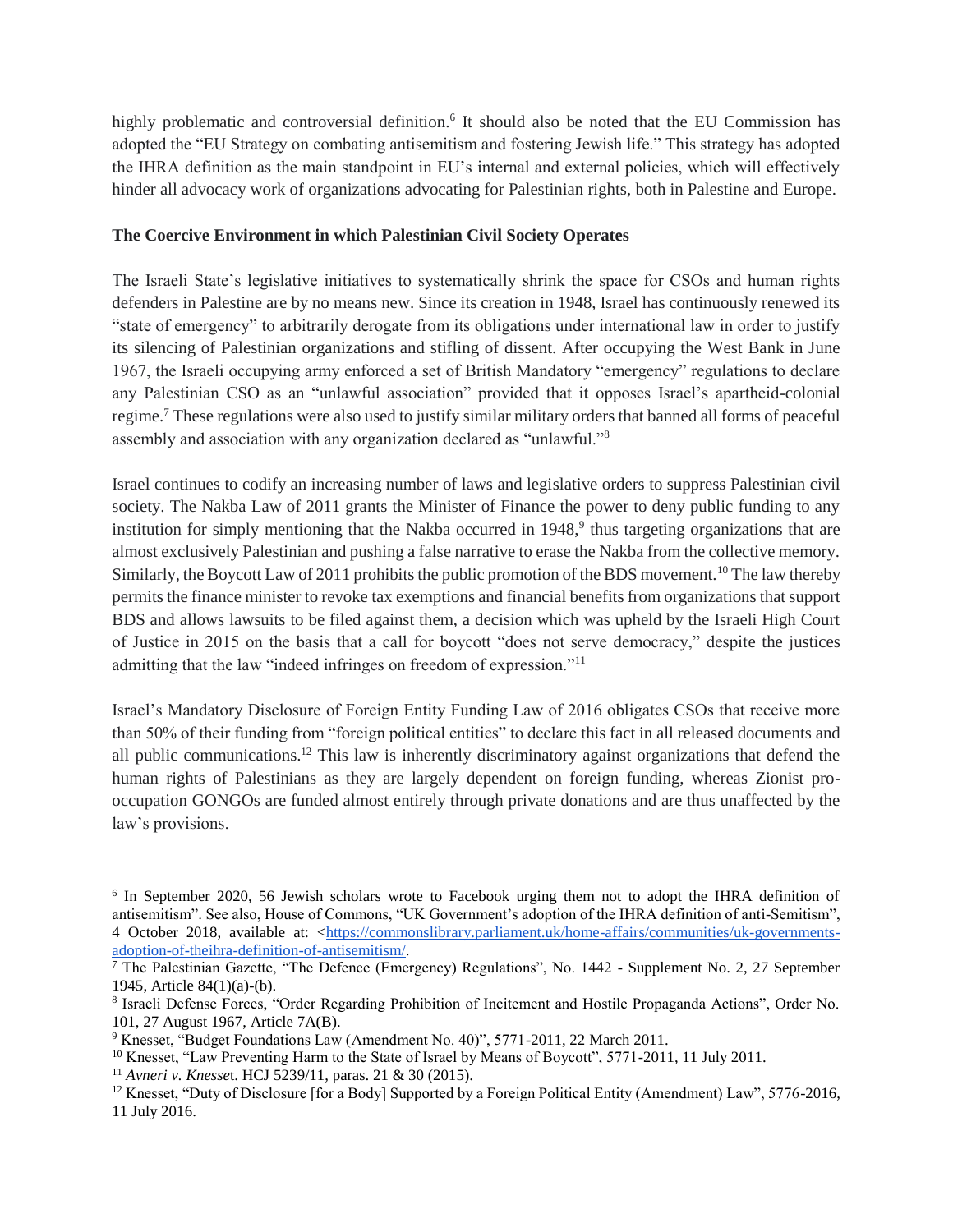The especially concerning Counter-Terrorism Law of 2016 vaguely and arbitrarily expands the definition of "terrorist activity" to include "public expression of support for or sympathy with terrorist organizations," which may include any organization that engages in legal activity in accordance with the law.<sup>13</sup> This gives the State of Israel wide discretion to determine who is engaging in "terrorist activity" based on "secret evidence," and defendants are deprived of their right to legal recourse. The most recent enforcement of this law is the Israeli Defense Minister's decision to arbitrarily declare six prominent Palestinian CSOs as "terrorist organizations", namely: Al-Haq, Law in the Service of Man (Al-Haq); Addameer Prisoner Support and Human Rights Association (Addameer); Bisan Center for Research and Development (Bisan Center); Defense for Children International-Palestine (DCI-P); the Union of Agricultural Work Committees (UAWC); and the Union of Palestinian Women's Committees (UPWC).

The Entry into Israel Law of 2017 grants the Minister of Interior the ability to deny any entry visa to any foreign national who has publicly called for a boycott against the State of Israel.<sup>14</sup> Pursuant to this oppressive law, Israel's Ministry of Strategic Affairs published a list of twenty organizations that support the BDS movement and declared that any members of these organizations would be denied entry into the country. Additionally, human rights defenders face the risk of being deported under this law, as displayed by the Israeli Supreme Court's decision to authorize the deportation of Omar Shakir, the Israel and Palestine director of Human Rights Watch, due to his advocacy supporting the BDS movement years prior to his employment at HRW.<sup>15</sup>

In a recent reiteration of Israel's policies of ethno-racial supremacy, the Israeli Supreme Court upheld Israel's 2018 Nation-State Law in July 2021,<sup>16</sup> a law which declares Israel as the "national state of the Jewish people."<sup>17</sup> The law identifies the establishment of illegal colonies as a national goal and establishes Palestinians with Israeli citizenship as second-class citizens, thereby making it increasingly difficult for CSOs to campaign against Jewish colonies and to protect the rights of Palestinians.

While all these aforementioned laws are implemented by Israel inside Mandatory Palestine to demonize Palestinian civil society, the international donor community poses additional numerous restrictions on CSOs. For example, BADIL Resource Center for Palestinian Residency and Refugee Rights has consistently been subject to censoring of the language and terminology utilized in reporting, research and publications in form of requesting BADIL to omit terms like Nakba, colonization and apartheid; rejecting or refusing to fund projects that explicitly or implicitly support the rights of Palestinian refugees and Internally Displaced Persons (IDPs); and limiting the geographic scope of projects and beneficiaries to the Palestinian territory and people occupied in 1967 (oPt), as opposed to the whole of the Palestinian people.

### **Israeli Violations of the International Legal Framework**

<sup>13</sup> Knesset, "Combatting Terrorism Law", 5776-2016, 15 June 2016.

<sup>&</sup>lt;sup>14</sup> Knesset, "Entry into Israel (Amendment No. 28) Law", 5777-2017, 6 March 2017.

<sup>15</sup> *Human Rights Watch & Omar Shakir v. Minister of Interior*. Admin A 2966/19 (2019).

<sup>16</sup> *Hassoun v. Knesset*. HCJ 5555/18 (2021).

<sup>&</sup>lt;sup>17</sup> Knesset, "Basic Law: Israel - The Nation State of the Jewish People", 19 July 2018.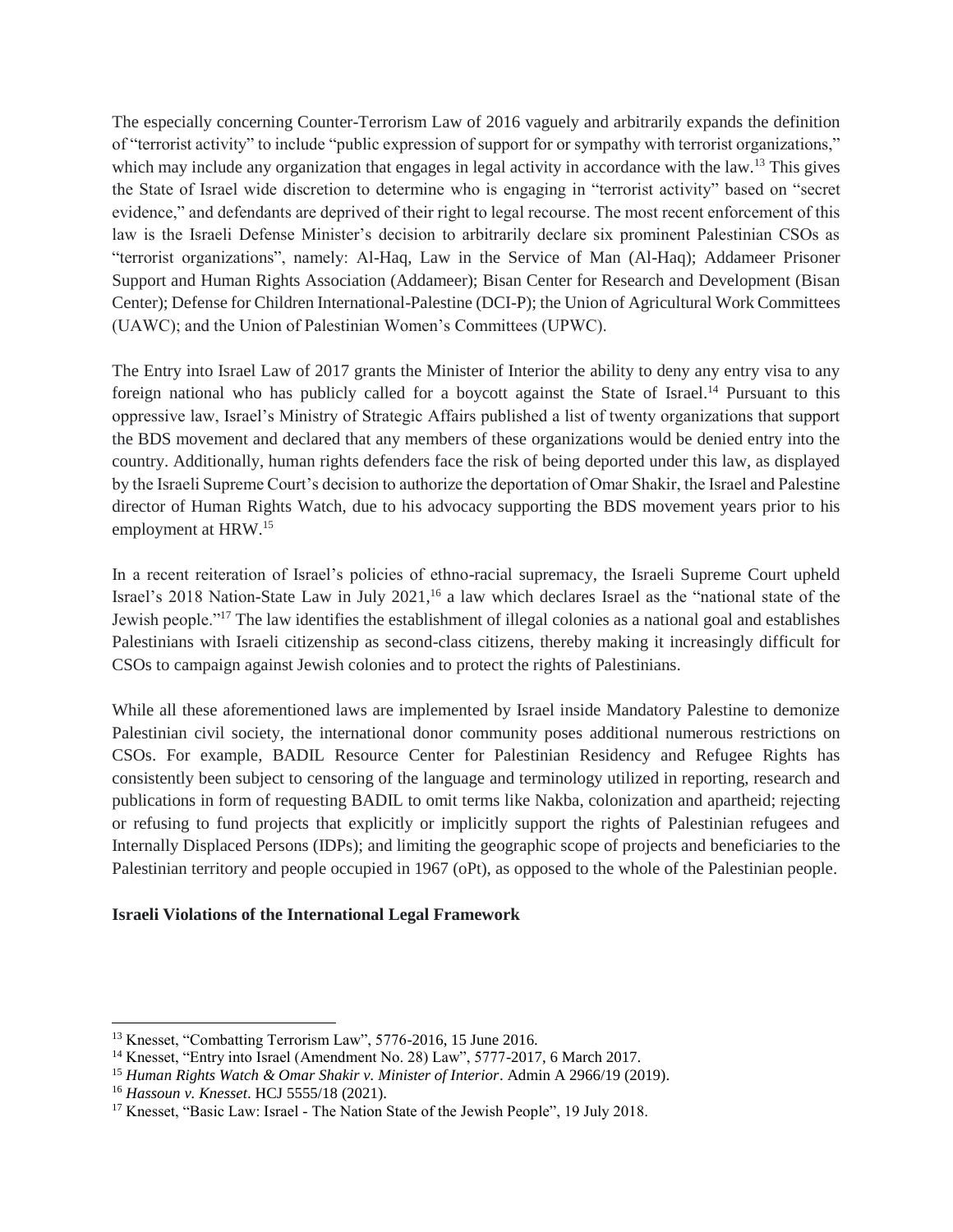The aforementioned measures enforced by the Israeli State operate in brazen violation of a myriad of international standards and recommendations, with the explicit intention to silence Palestinian dissent and to circumvent international accountability.

Under Article 19 of the Universal Declaration of Human Rights (UDHR) and the International Covenant on Civil and Political Rights (ICCPR) alike, everyone has the right to freedom of opinion and expression. Similarly, Articles 21 and 22 of the ICCPR affirm the rights of peaceful assembly and freedom of association, respectively. The Declaration on Human Rights Defenders of 1998 reiterates these human rights standards and includes specific protections to human rights defenders, including the right to form associations and non-governmental organizations, to effective protection under national law in opposing violations of the State, and to receive and utilize resources (including funds from abroad) for the purpose of protecting human rights, among many others.<sup>18</sup> In Communication 1274/2004, the Human Rights Committee established that, where a State disproportionately hinders the right of an organization or association, not only is said organization entitled to an appropriate remedy, but the State is also obligated to prevent similar violations from occurring again.<sup>19</sup>

It is additionally important to stress that the aforementioned legislative measures which explicitly target Palestinians CSOs that oppose Israel's oppressive policies are direct violations of international standards of non-discrimination. Under the ICCPR, the International Covenant on Economic, Social, and Cultural Rights (ICESCR), and the Convention Against Torture (CAT) alike, States are under an obligation to respect and ensure the rights of all without distinction, and must adopt laws that prohibit discrimination of any kind and provide an effective remedy to those whose rights have been violated. Relevantly, Palestinian CSOs are also entitled to seek and receive adequate financial and other resources, as emphasized in paragraph 25(a) of CAT/C/BLR/CO/4. This is not just limited to international funding, but also applies to funding from the State itself, as recommended by the Committee on the Elimination of Racial Discrimination  $(ICERD)<sup>20</sup>$  and the Committee on the Rights of the Child  $(CRC)<sup>21</sup>$  Importantly, the freedom to solicit and receive financial and other contributions from individuals and institutions is also included in the right to freedom of thought, conscience, religion, or belief.<sup>22</sup> It is worth noting that the Israeli State is a signatory to the ICCPR, CAT, ICERD, and CRC, all of which are enforceable not just throughout 1948 Palestine but in the OPT as well.<sup>23</sup>

Crucially, these violations of international law do not operate in a vacuum; Israel strategically employs its protracted and institutionalized campaign to criminalize, delegitimize, and isolate Palestinian CSOs with the ultimate purpose of sustaining its apartheid-colonial regime. Palestinian CSOs play a vital role in

 $\overline{a}$ <sup>18</sup> *See also* UN Human Rights Council, "Protecting human rights defenders", A/HRC/RES/22/6, 12 April 2013.

<sup>19</sup> Human Rights Committee, "Communication 1274/2004", CCPR/C/88/D/1274/2004, 10 November 2006.

<sup>20</sup> UN Committee on the Elimination of Racial Discrimination (CERD), *UN Committee on the Elimination of Racial Discrimination: Concluding Observations, Ireland*, CERD/C/IRL/CO/2, 14 April 2005, para. 12.

<sup>21</sup> UN Committee on the Rights of the Child (CRC), *Consideration of reports submitted by States parties under article 44 of the Convention: Convention on the Rights of the Child: concluding observations: Malawi*, CRC/C/MWI/CO/2, 27 March 2009, para. 25.

<sup>22</sup> UN General Assembly, *Declaration on the Elimination of All Forms of Intolerance and of Discrimination Based on Religion or Belief*, A/RES/36/55, 25 November 1981, Article 6(f).

<sup>23</sup> International Court of Justice, *Advisory Opinion Considering Legal Consequences of the Construction of a Wall in the Occupied Palestinian Territory*, 9 July 2004, 171-181.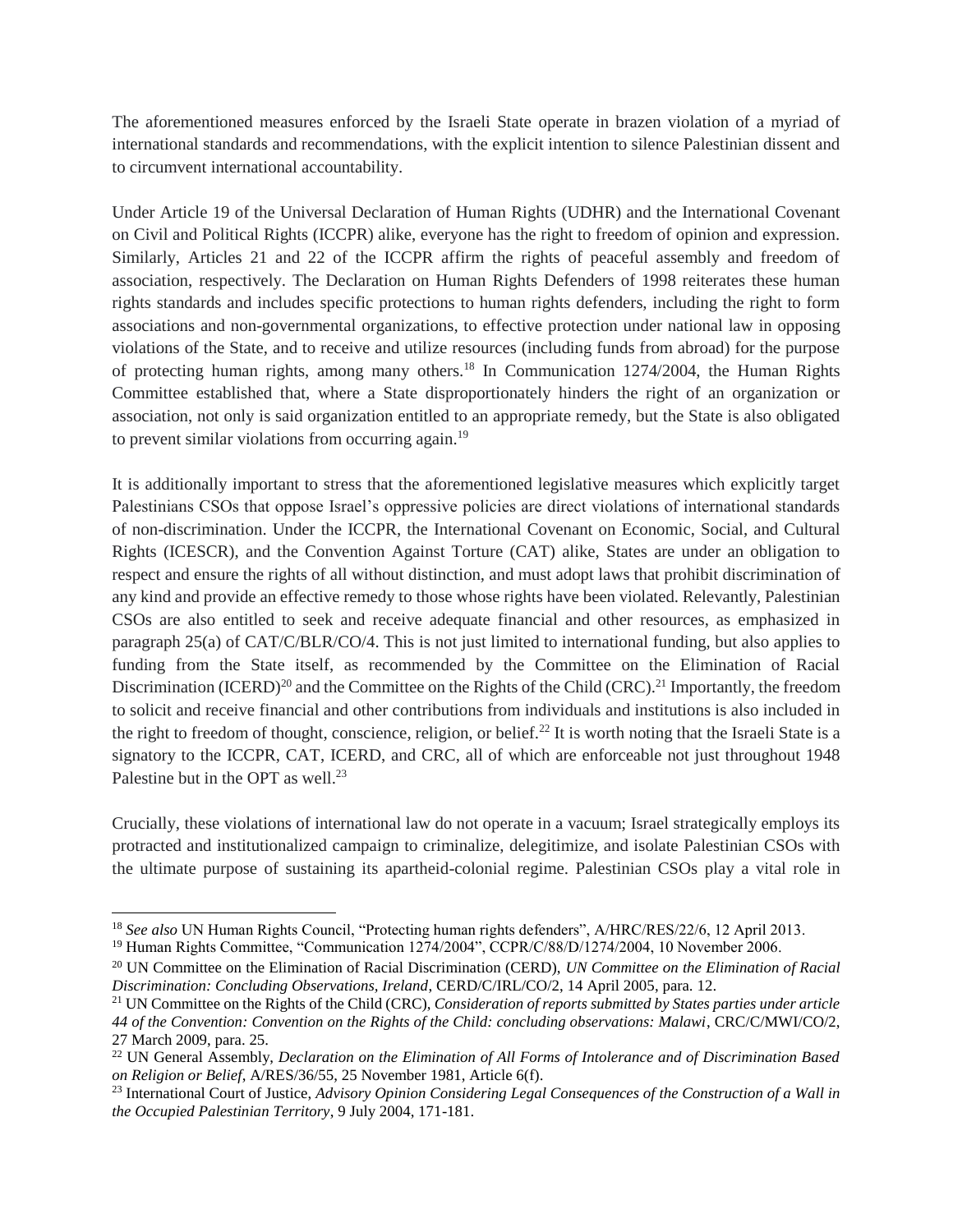documenting and exposing Israeli violations, supporting victims of said violations, and serving as a tool to realize the Palestinian people's right to self-determination and to resist Israel's colonial domination and its racist regime, both of which are legitimate rights under international law.<sup>24</sup> In suppressing these organizations and punishing the human rights defenders who work within them, Israel is further entrenching its crime of apartheid through the commission of acts for the purpose of establishing and maintaining a system of racial domination and oppression, including the act of "[p]ersecution of organisations and persons by depriving them of fundamental rights and freedoms, *because they oppose apartheid*," corresponding to Article II(f) of the 1973 Apartheid Convention.<sup>25</sup>

## **Impact of Israeli and International Practices on the Palestinian Civil Society**

Israel's discriminatory policies that shrink the space for Palestinian CSOs and human rights defenders are not merely reflective of a disregard or lack of respect for the rights of Palestinian organizations; these policies are constituent of the Israeli State's wider and protracted strategy to facilitate the ethnic cleansing and forced population transfer of the Palestinian people. Israel employs a plethora of oppressive policies to facilitate this goal, including its policies of restrictions on movement and permit regimes; of land confiscation and discriminatory zoning and planning; of denial of access to natural resources and services; of isolation, fragmentation, and segregation; of the suppression of resistance; of its support of violent non-State actors; and of its denial of Palestinian refugees' inalienable right of return.<sup>26</sup>

In criminalizing and delegitimizing the CSOs that are dedicated to exposing these same crimes to the international community and protecting Palestinian victims of these crimes, Israel is effectively creating a coercive environment in which the Palestinian people are isolated from the global community, deprived of any protection or recourse, and forced into silence. By suppressing any form of resistance to its settlercolonial, apartheid regime, the Israeli State – and with the assistance of the complicit global community – can continue to enjoy total impunity and further entrench its colonial subjugation and erasure of the indigenous Palestinian people.

Within this context, the international donor community's policies play a role in hindering and delegitimizing the work of Palestinian CSOs/HROs through funding constraints, including preventing the promotion of Palestinian refugees' right of return and political conditions such as the political conditional funding clause applied in European grants to Palestinian CSOs. These are considered a violation of the Palestinian people's right to freely determine their political course of action and demand their legitimate rights.

The latest Israeli attack on Palestinian CSOs/HROs comes as a corollary of certain accumulative policies and practices of the EU and its Member States. Undoubtedly, this escalation cannot be separated from all Israeli-Zionist policies aimed at obliterating the inalienable rights of the Palestinian people, whereas all this

<sup>24</sup> *See* UNGA, *Importance of the universal realization of peoples' right to self-determination*, A/RES/37/43, 3 December 1982.

<sup>25</sup> Emphasis added.

<sup>26</sup> See *BADIL Series, Forced Population Transfer: The Case of Palestine*, BADIL Resource Center for Palestinian Residency and Refugee Rights, 2014 - ongoing.<https://www.badil.org/publications/working-papers>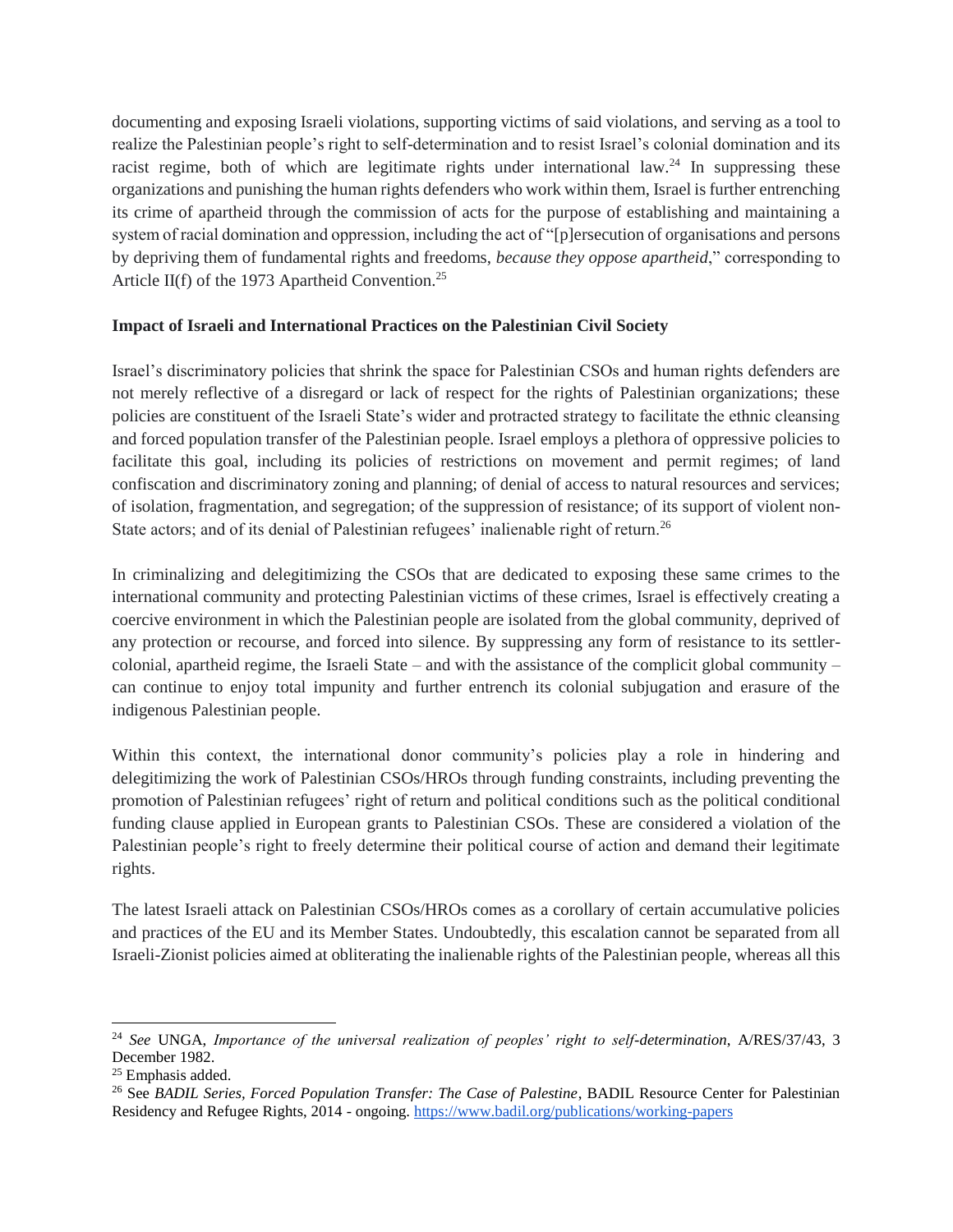is occurring in the context of heightening Israeli colonial repression and institutionalization of segregation, fragmentation and isolation.

The EU certainly constitutes one of the most significant financial supporters to Palestinian CSOs. The EU's principles of funding its external actions are based on its own fundamental interests and political vision in the broader Arab region. Amongst the stated EU strategic objectives are "promoting and defending EU values abroad, putting human rights, democracy and the rule of law at the core of EU external action."<sup>27</sup> However, in the wake of 9/11, the EU's approach to Palestine has been oriented towards security concerns at the expense of human rights and democratization.

The EU is failing to take action with regard to their international obligation by allowing itself, its member States, and Israel to continuously shrink the space for Palestinian HROs, which effectively contributes to reinforcing the current imbalance of powers and the colonial-apartheid regime imposed by Israel. It also shows its incapability to play a key role in democratization, by refraining from taking concrete and practical measures to terminate Israel's impunity.

On an operational level, the international donor community focuses on tangible effects or results that can be calculated, resulting in short-term outcomes rather than a long-term impact. Palestinian CSOs are pushed to fulfill the conditions and requirements of grants set by European donors in order to collect the necessary funding so that CSOs can maintain their survival and sustainability.

This, in return, leads to the categorization of HROs according to what the European donor deems appropriate for the needs of Palestinians. Accordingly, unwanted HROs that advocate for the rights of Palestinians and expose the policies and practices of the PA, Israel and European donors are liquidated, which leads to silencing the voices opposing these policies and creating a neutral, donor-oriented, nonconfrontational and depoliticized civil society. These policies also encourage the promotion of projects that ignore the needs and rights of the Palestinian people, the root causes of the conflict and ongoing colonial actions of Israel, under the guise of 'peace-building' and 'conflict resolution'.

Accordingly, BADIL calls on:

- The international donor community to recognize that playing this role contradicts their obligations and self-espoused principles like neutrality, partnership and a human rights-based approach, threatening their strategic relationship with the Palestinian people.
- The UN Bodies to take a principled stance against the constant attacks on Palestinian CSOs, and promote a prosperous, sustainable civil society by understanding the nature and environment in which Palestinian CSOs work.
- The international donor community and UN Bodies to recognize the impact of their counterterrorism restrictions in inspiring other constraints under the auspices of counter-terror.

 <sup>27</sup> European Commission, "Joint Communication to the European Parliament and the Council, Global Europe: A New Approach to Financing EU External Action," COM (2011) 865, 4